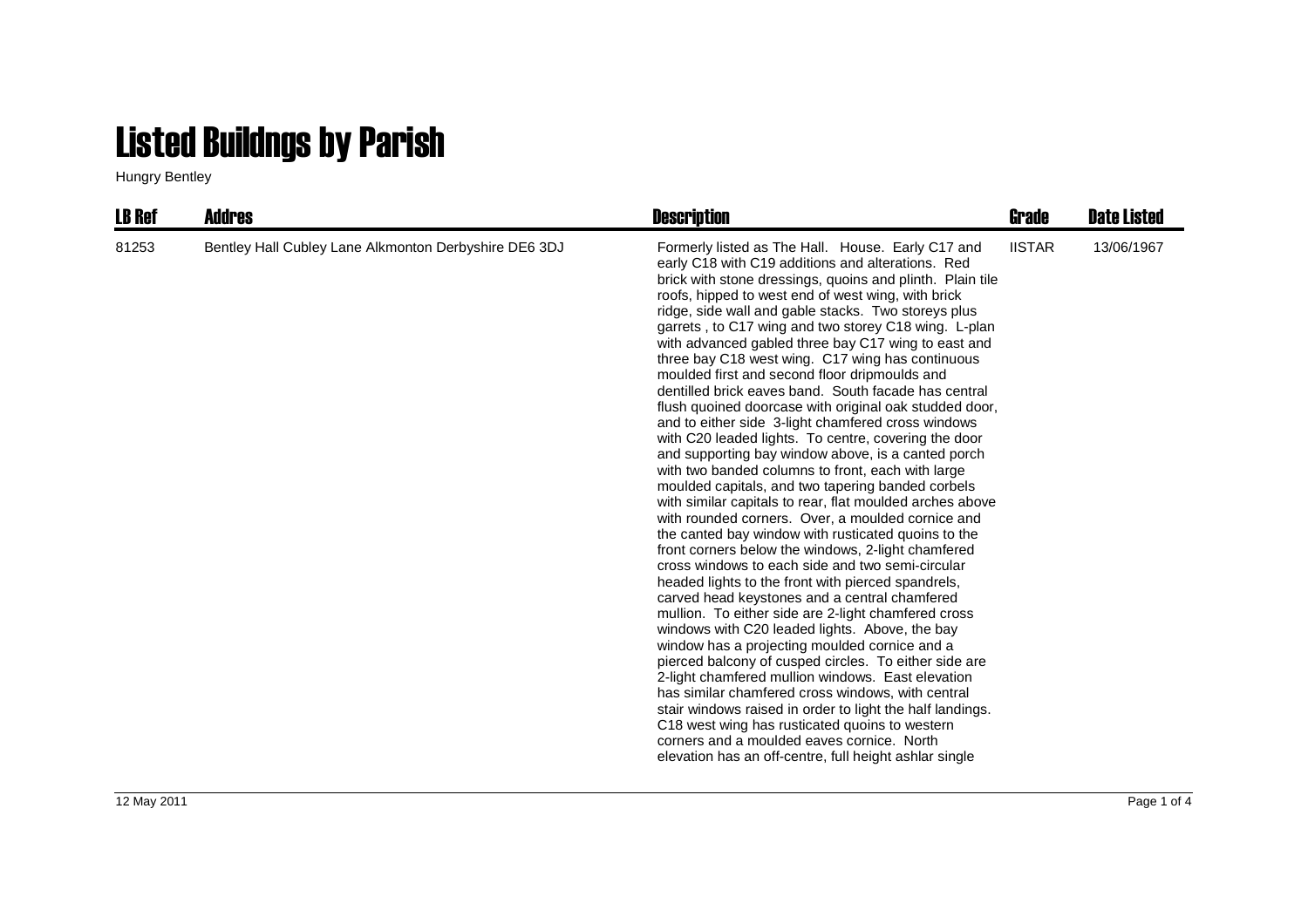| <b>LB Ref</b> | <b>Addres</b> | <b>Description</b>                                                                                                                                                                                                                                                                                                                                                                                                                                                                                                                                                                                                                                                                                                                                                                                                                                                                                                                                                                                                                                                                                                                                                                                                                                                                                                                                                                                                                                                                                                                                                                                                                                                                                                                                                                                                                                                                                                                                                                                                                                                                                                                                                                                 | <b>Grade</b> | <b>Date Listed</b> |
|---------------|---------------|----------------------------------------------------------------------------------------------------------------------------------------------------------------------------------------------------------------------------------------------------------------------------------------------------------------------------------------------------------------------------------------------------------------------------------------------------------------------------------------------------------------------------------------------------------------------------------------------------------------------------------------------------------------------------------------------------------------------------------------------------------------------------------------------------------------------------------------------------------------------------------------------------------------------------------------------------------------------------------------------------------------------------------------------------------------------------------------------------------------------------------------------------------------------------------------------------------------------------------------------------------------------------------------------------------------------------------------------------------------------------------------------------------------------------------------------------------------------------------------------------------------------------------------------------------------------------------------------------------------------------------------------------------------------------------------------------------------------------------------------------------------------------------------------------------------------------------------------------------------------------------------------------------------------------------------------------------------------------------------------------------------------------------------------------------------------------------------------------------------------------------------------------------------------------------------------------|--------------|--------------------|
|               |               | bay, with giant Corinthian pilasters, topped by a plain<br>entablature and moulded segmental pediment with<br>laurel leaf circle, flanked by swags to centre and<br>swagged urn finial above. To base it has a bolection<br>moulded doorcase with fluted keystone, now filled by<br>glazing bar sash. To either side of the bay are<br>blocked windows with flat gauged brick arches with<br>stone keystones. Above, in central bay, is an original<br>C18 glazing bar sash in moulded surround. To either<br>side are plain blocked windows. Between the central<br>sashes are large crude 'S' scrolls which form a sort of<br>pediment to the lower window South elevation of the<br>west wing has somewhat mutilated ground floor with<br>two glazing bar sashes to west, both with flat brick<br>arches and stone keystones which continue above as<br>stone lintels. To east is a shallower blocked window,<br>also with flat arch and stone keystone, but the stone<br>lintel is considerably higher. Beyond to east, is an<br>inserted doorcase and door. Above, four windows<br>with alternating bolection and stepped moulded<br>surrounds, two western ones having glazing bar<br>sashes, whilst eastern one is partly blocked with a<br>narrower glazing bar sash and the one between is<br>completely blocked. All these windows project<br>upwards into the cornice above. Interior has two fine<br>staircases, a C17 oak, open welled dog- leg staircase<br>with shaped splat balusters, moulded handrail,<br>diamond finials and pendentives and an C18, part<br>dogleg, and part winder staircase. This has moulded<br>oak handrail and turned balusters, with carved<br>acanthus leaf knobs, between which have been<br>inserted iron twists. Excellent plasterwork through<br>both wings with carved moulded cornices to all C17<br>first floor rooms. First floor landing to C17 wing has<br>bolection moulded plaster panelling to one wall and<br>large crude swags over to doorcases. Small north<br>bedroom and the landing have later, probably early<br>C18, plasterwork ovals on ceilings of leaves and fruit,<br>cruder, but similar to those at Sudbury Hall. C17 wing |              |                    |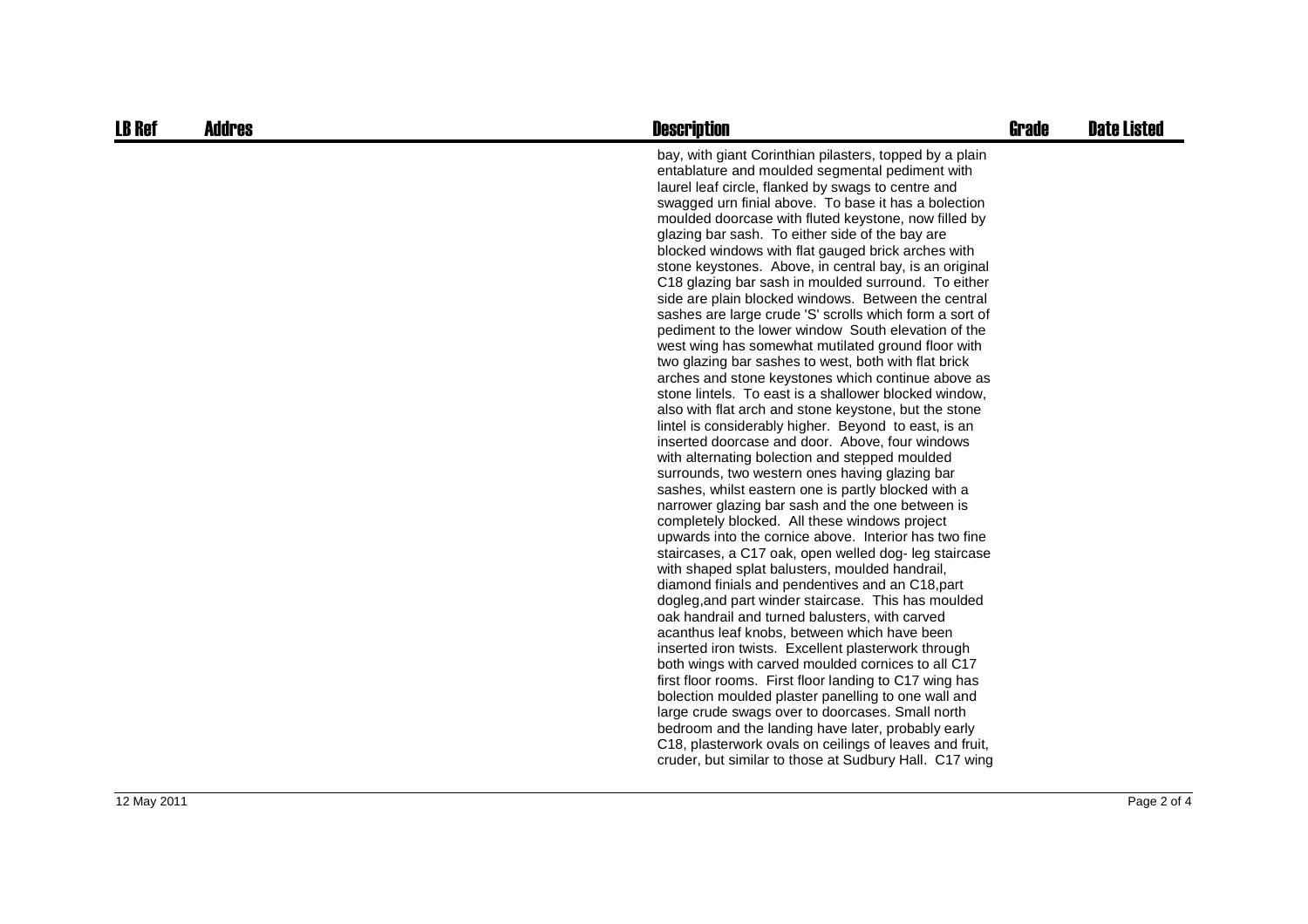| <b>LB Ref</b> | <b>Addres</b>                                                 | <b>Description</b>                                                                                                                                                                                                                                                                                                                                                                                                                                                                                                                                                                                                                                                                                                                                                                                                                                                                                                                                                                                                                                                                                                                                                                                                                                                                                                                                                                                                                                                                                                                                                                                                                                                                                                                          | <b>Grade</b> | <b>Date Listed</b> |
|---------------|---------------------------------------------------------------|---------------------------------------------------------------------------------------------------------------------------------------------------------------------------------------------------------------------------------------------------------------------------------------------------------------------------------------------------------------------------------------------------------------------------------------------------------------------------------------------------------------------------------------------------------------------------------------------------------------------------------------------------------------------------------------------------------------------------------------------------------------------------------------------------------------------------------------------------------------------------------------------------------------------------------------------------------------------------------------------------------------------------------------------------------------------------------------------------------------------------------------------------------------------------------------------------------------------------------------------------------------------------------------------------------------------------------------------------------------------------------------------------------------------------------------------------------------------------------------------------------------------------------------------------------------------------------------------------------------------------------------------------------------------------------------------------------------------------------------------|--------------|--------------------|
|               |                                                               | also has an oak, bolection moulded, fireplace to one<br>bedroom and a large inglenook fire-place to north<br>ground floor room. All doors to this wing are oak and<br>panelled. C18 wing has acanthus leaf cornice and<br>square frieze of plasterwork above the staircase well.                                                                                                                                                                                                                                                                                                                                                                                                                                                                                                                                                                                                                                                                                                                                                                                                                                                                                                                                                                                                                                                                                                                                                                                                                                                                                                                                                                                                                                                            |              |                    |
| 81254         | Bentley Fields Farm Leapley Lane Alkmonton Derbyshire DE6 3DJ | Farmhouse and attached cottage, now an outbuilding.<br>C17, C18 with C19 additions and C20 additions and<br>alterations. Red brick, with brick dressings to<br>farmhouse, and stone dressings and quoins to-<br>outbuilding. Plain tile roofs with brick gable and ridge<br>stacks, plus sawtooth eaves cornice to farmhouse.<br>Two bay C18 farmhouse to east of two storeys plus<br>attics, with narrow two bay, two storey C19 addition to<br>west which in turn is attached to C17 outbuilding at the<br>north side of which is a C19 addition. Farmhouse has<br>a moulded doorcase with C19 glazed panelled door, to<br>either side of which are 3-light C20 casement windows<br>under segment heads. Above two similar windows<br>and above again two C20 half dormers with pointed 2-<br>light casements. To west, C19 addition has segment<br>headed doorcase with plank door to west of which is 2-<br>light segment headed C20 casement window. Above,<br>two similar windows. Beyond to west, is the C17<br>building, the south gable wall of which has a brick<br>plinth with chamfered stone copings and 3-light<br>recessed and chamfered mullion window with moulded<br>string- course below and later 3-light window above.<br>West facade has central doorcase with high stone<br>lintel with raised central square. To south is a C19<br>segment headed metal casement and to north is an<br>inserted C19 segment headed arch, now with C20<br>doors. Beyond to north, is recessed C19 addition with<br>plain doorcase and large window below, and 2-light<br>segment headed casement above. To rear of<br>farmhouse a staircase turret with a winder staircase.<br>Inside central rooms have large inglenook fireplaces. | - II         | 19/07/1985         |